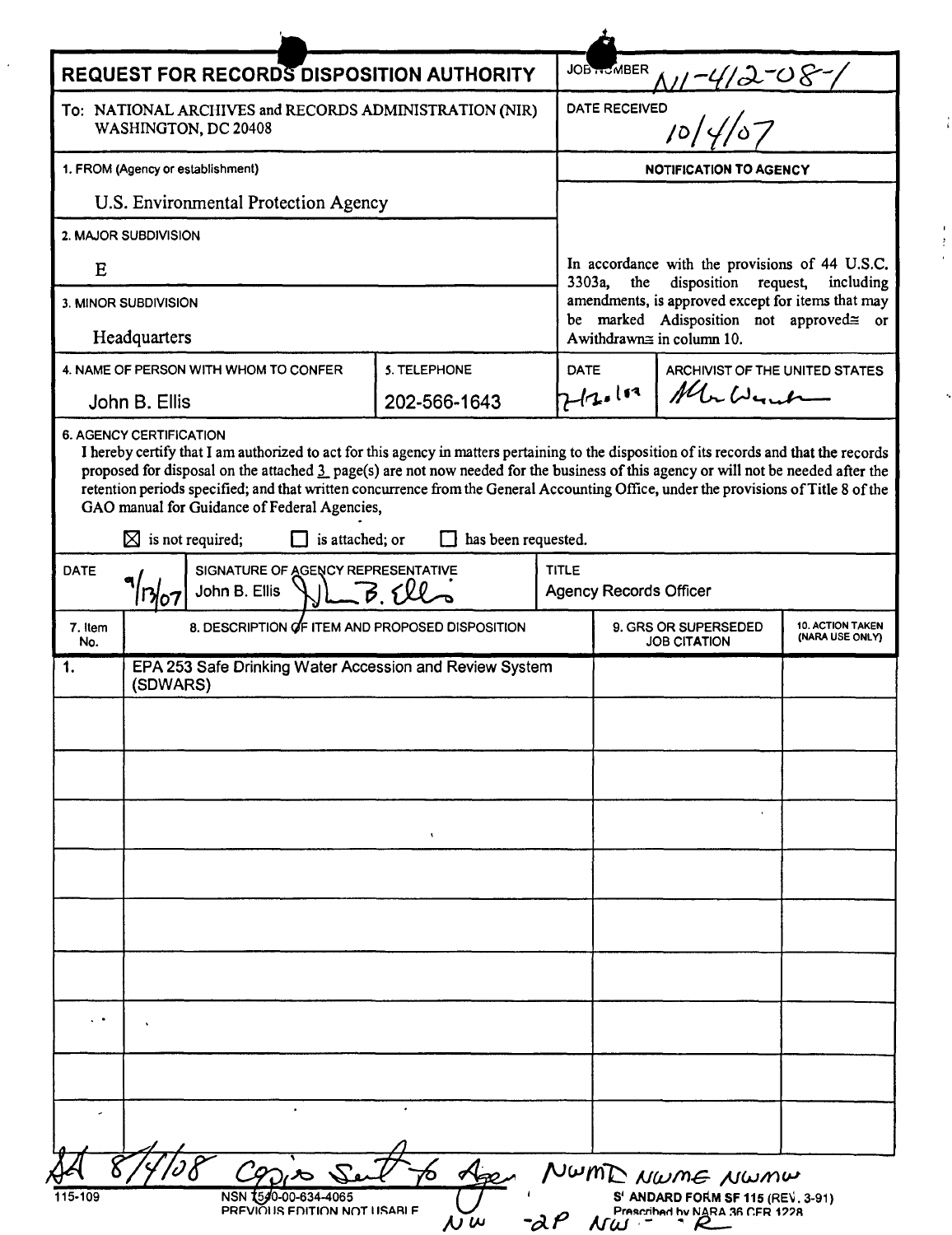This schedule is in draft. It may be used to retire records, but may not be used to destroy records. If you have any questions, please contact the Records Help Desk.

# **EPA Records Schedule 253**

Status: Draft, *04130/2008*

Title: Safe Drinking Water Accession and Review System (SDWARS)

Program: Water

Applicability: Headquarters

Function: 108-025-03-02 - Management of Public Water Systems

# NARA Disposal Authority:

This schedule authorizes the disposition of the record copy in any media (media neutral), excluding any records already in electronic form. Records designated for permanent retention must be transferred to the National Archives in accordance with NARA standards at the time of transfer.

• N<sub>1</sub>-412-08-1

# Description:

The Safe Drinking Water Accession and Review System (SDW ARS) is a Web-based data entry system supporting the collection of data under the Unregulated Contaminant Monitoring Rule (UCMR). The database allows all stakeholders to submit, review, and post data. Laboratories post UCMR data, and the public water systems (PWSs) review, approve, and submit the posted results to EPA. The data is later transferred to the National Contaminant Occurrence Database (NCOD) to facilitate analysis, review of contaminant occurrence, and to guide the development of subsequent contaminants for the Candidates Contaminant List (CCL). The data in SDWARS is modified every five years to allow reporting of new unregulated contaminants.

SDW ARS can also be used to maintain unregulated contaminant data generated from studies (e.g., sulfate in drinking water) or national surveys to determine whether or not to regulate a contaminant.

## Disposition Instructions:

Itema: Electronic software program

This item is to be used only by the Office of Water, Office of Ground Water and Drinking Water at Headquarters.

- Disposable
- Close when no longer needed to ensure access to and use of the electronic records throughout the authorized retention period.

 $N$ on Cocard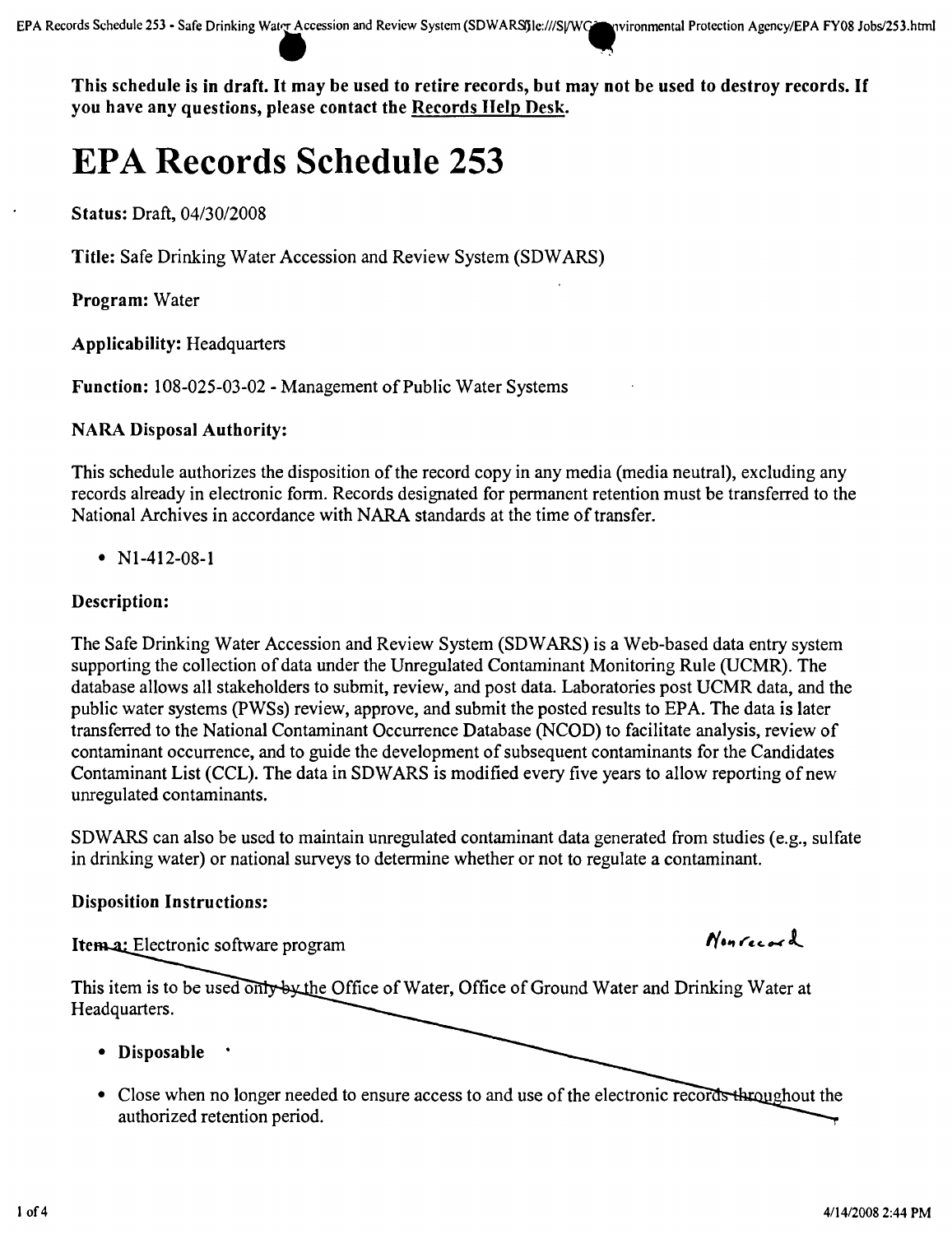• Delete after file closure.

## Item b: Input

- Disposable
- Close when information has been transferred and verified.
- Delete after file closure.

# Item c(l): Electronic data - Record copy

This item is to be used only by the Office of Water, Office of Ground Water and Drinking Water at Headquarters.

- Disposable
- Close when each 5 year cycle is concluded and data verified.
- Destroy 5 years after file closure.

# **Hem.c(2):** (Reserved)

Item d: Output and reports

- · Disposable
- File with related records and follow instructions for the related records.

## Item e: Implementation files

This item is to be used only by the Office of Water, Office of Ground Water and Drinking Water at Headquarters.

- Disposable
- Close when implementation and monitoring activities are completed.
- Destroy 5 years after file closure.

## Item f: System documentation

This item is to be used only by the Office of Water, Office of Ground Water and Drinking Water at Headquarters.

- Disposable
- Close when each 5 year cycle is concluded and data verified, concurrent with the electronic data (Item  $c(1)$ ).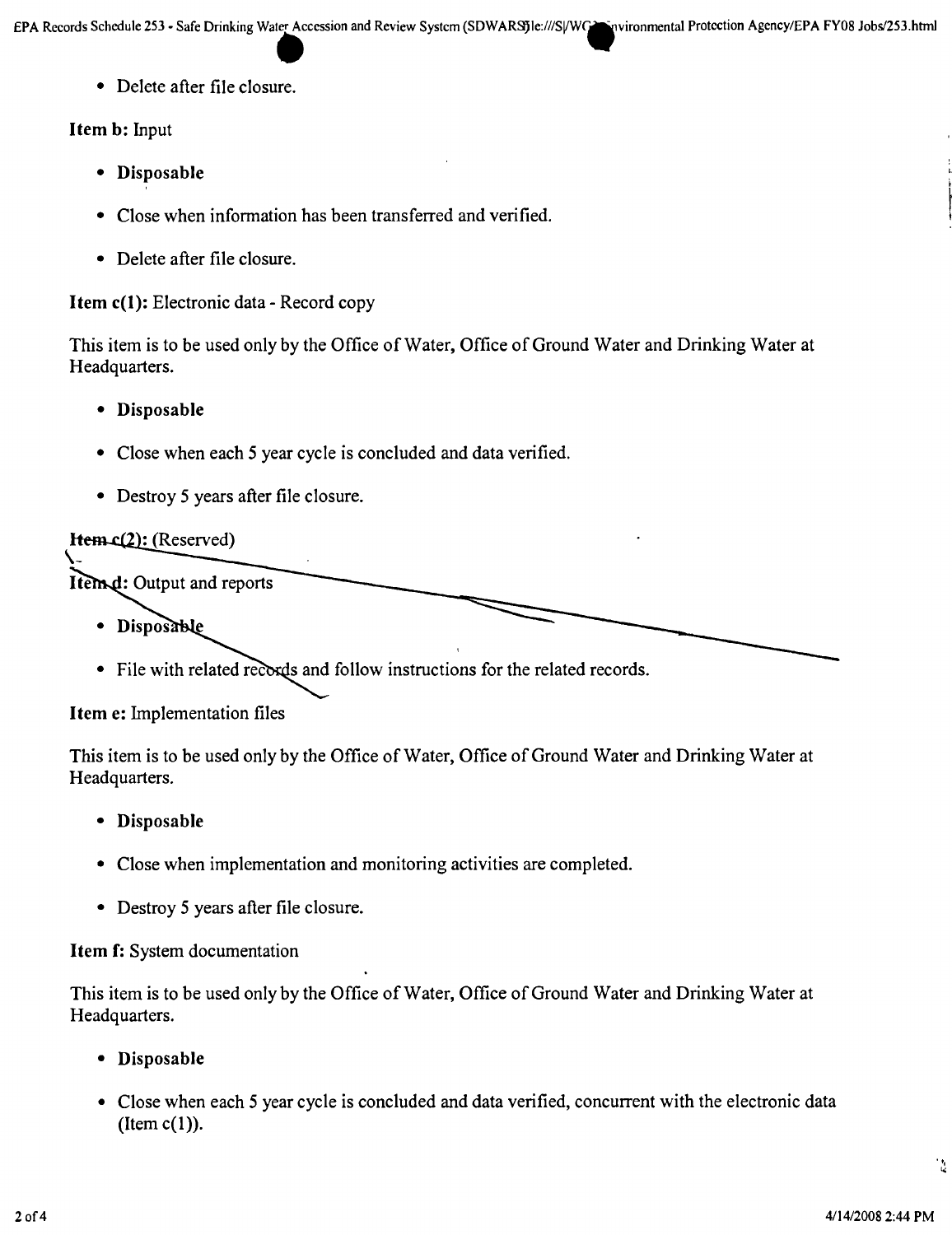• Destroy 5 years after file closure.

# Guidance:

The Safe Drinking Water Act was amended in 1996 requiring EPA to establish criteria to monitor unregulated contaminants and to identify a maximum of 30 contaminants to monitor every five years. The UCMR program coordinates with the CCL and the NCOD.

See EPA 436 for NCOD. Records related to the development of regulations, standards, and guidelines are covered by EPA 149 and dockets by EPA 150.

Legal citations include, but are not limited to:

- Safe Drinking Water Act, as amended, Section 1445(a)(2)
- 40 CFR 141.24-141.40

#### Reasons for Disposition:

The following changes were made in the *04/30/2008* version, after NARA determined the records do not need to be permanent:

- Changed items c(1) and f to disposable and revised the disposition instructions.
- Deleted item c(2).

The following changes were made in the  $03/31/2008$  version:

- Added file closure instructions and revised the disposition instructions for items a, b and f.
- Divided item c into two subitems,  $c(1)$  and  $c(2)$ .

The Safe Drinking Water Act requires the collection of this data and historical data is needed to evaluate the impact of the regulation. The NCOD is scheduled as EPA 436.

Item g for electronic copies created with word processing and electronic mail applications was deleted *08/14/2006* pursuant to NARA Bulletin 2006-04.

#### Custodians:

Office of Water, Office of Ground Water and Drinking Water

- Contact: Roger Howard
- Telephone: 202-564-9907

#### Related Schedules:

EPA 149, EPA 150, EPA 436

## Previous NARA Disposal Authority:

None